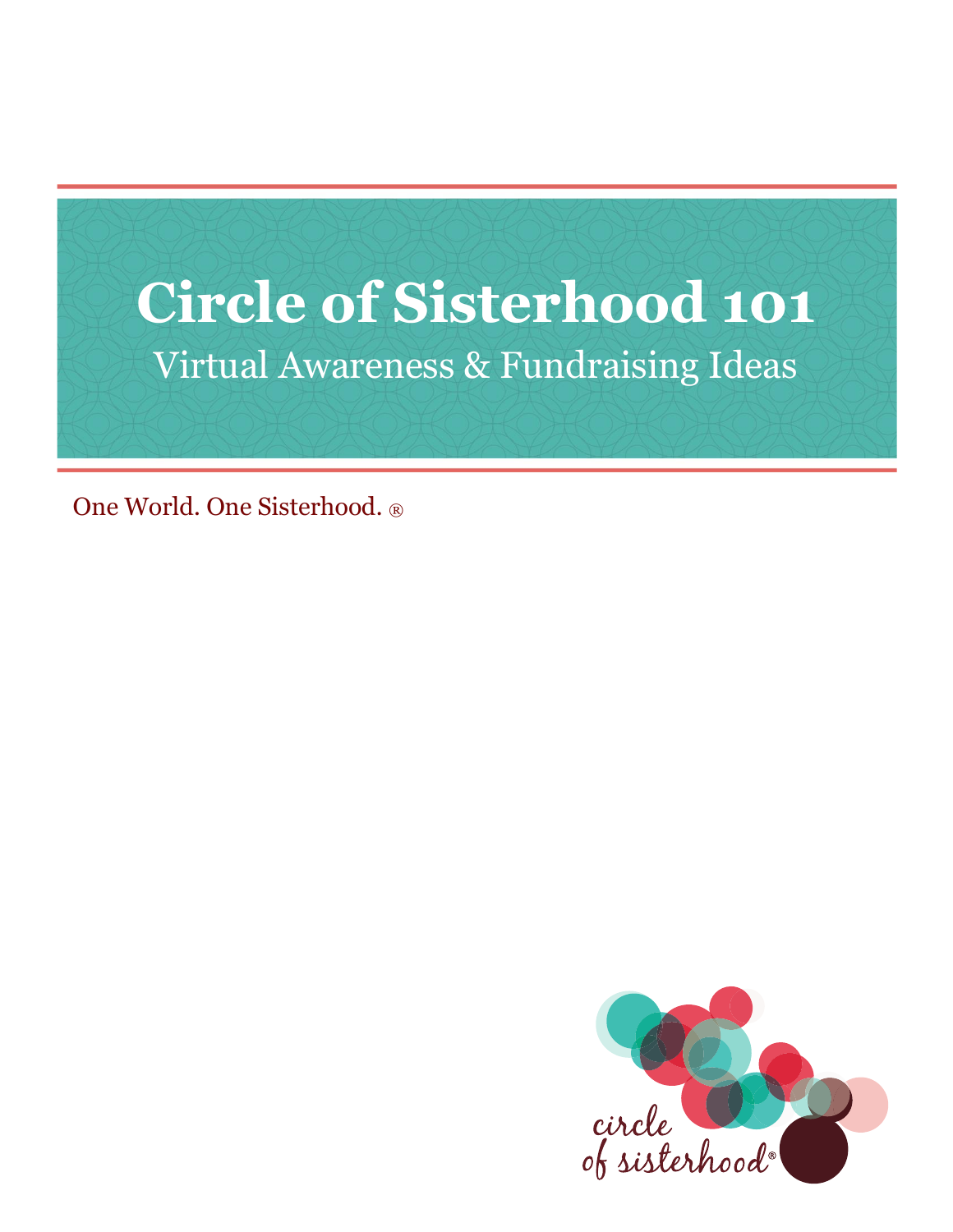You can make an impact by raising awareness and funds for Circle of Sisterhood virtually! Here are some ideas to help get you inspired. Please remember to review and follow the recommendations/policies made by your host institution for all events.

1. **Social Media Campaign** - Use this resource, [The Facts About Girls Education,](https://circleofsisterhood.org/wp-content/uploads/2021/03/The-Facts-About-Girls-Education_Revised-March-2021.pdf) to spread awareness on social media. Use the information to create compelling posts and share them on your community's social media accounts. Ask each chapter to share the post on their social media account. Challenge members to share the post by tagging them. Imagine the awareness you can create if every member of your community participates in the campaign and helps to educate their own circle of influence about the global crisis in girls' education! Consider creating a unique hashtag to share and to help track your posts. Here are some suggestions: #CofS, #circleofsisterhood, #beherhero. You can add a donate button to your posts on Facebook or a donate sticker on Instagram to turn your campaign into a fundraiser too!

Your social media campaign could also include:

- Selfie cards with sentence starters such as "I support CofS because…" or a co-branded sign that shares why your community supports CofS.
- A friendly competition amongst chapters with a reward for the chapter that engages with the social media campaign the most.
- 2. **Venmo Challenge** Challenge each sorority member of your community to donate to CofS through Venmo. Simply search for [@circleofsisterhood](https://venmo.com/circleofsisterhood) in the Venmo app and use a unique hashtag or phrase in the "What's it for?" box to identify your campus community. We will keep track of donations and you could offer an incentive to the chapter that raises the most money. Please send an email to Annie Labo at [annie@circleofsisterhood.org](mailto:annie@circleofsisterhood.org) to let her know what hashtag or phrase you will have supporters use when donating. Use these figures to suggest a gift amount (these figures are an average cost of these items in the developing world across multiple countries and are not specific to any one country):
	- \$.24 equates to a notebook & pencil
	- \$3.30 equates to a noon meal for an entire school year
	- \$7.00 equates to a set of textbooks
	- \$13.00 equates to one year of tuition
	- \$29.00 equates to a school uniform
	- \$53.00 equates to send a girl to school for one year with all that she needs to succeed

Note: We are aware that some campuses have created separate fundraising Venmo accounts in the past to collect funds and then transfer those funds to [@circleofsisterhood.](https://venmo.com/circleofsisterhood) To ensure funds are received in a timely manner, we recommend that you ask supporters to make their donation public and donate directly to [@circleofsisterhood.](https://venmo.com/circleofsisterhood) If you have any questions or concerns, feel free to reach out to Annie at <u>annie@circleofsisterhood.org</u>.

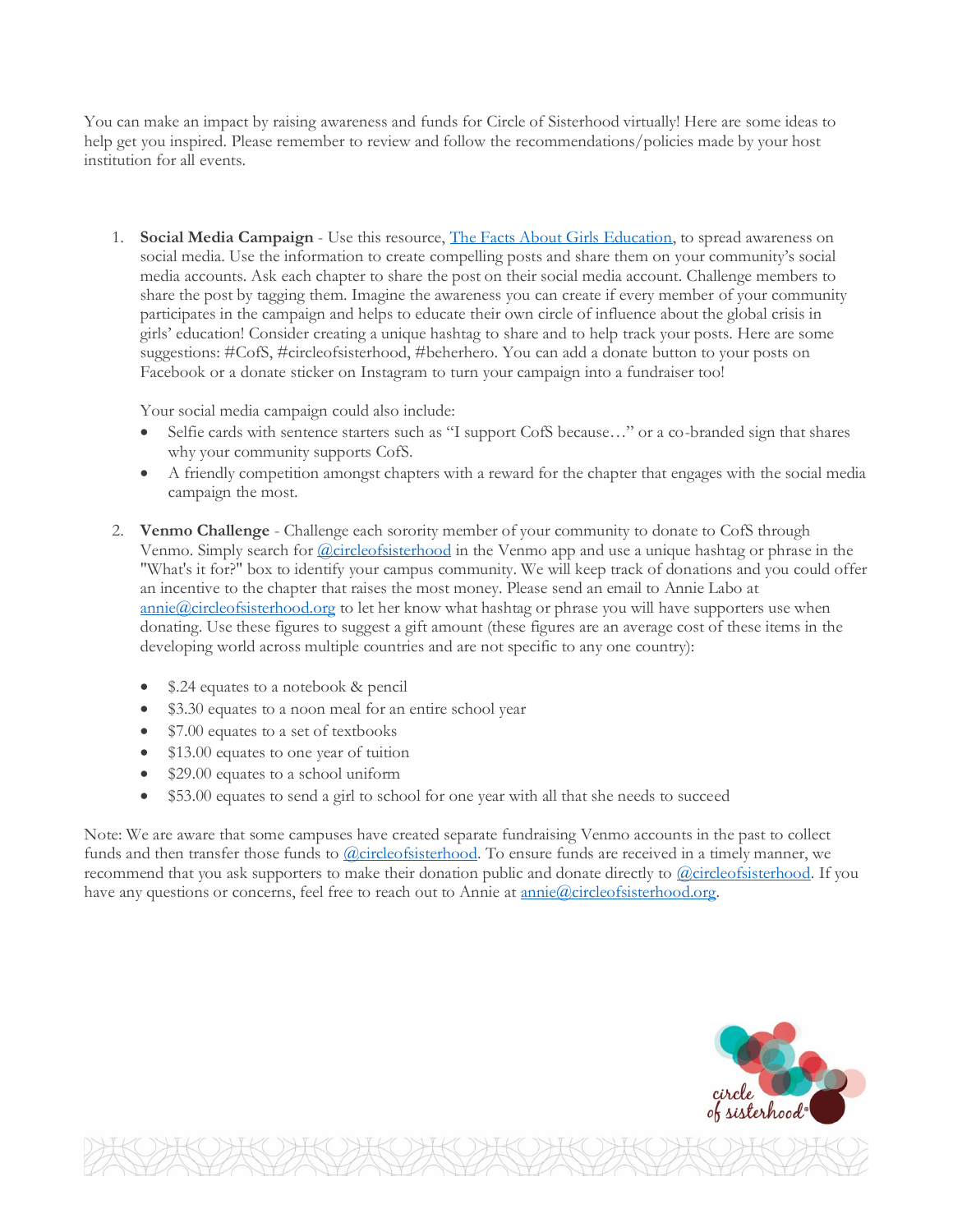- 3. **Instagram Bingo Board Challenge** Create your own bingo board for Instagram [here](https://www.kapwing.com/explore/instagram-bingo-template-maker) using the suggested donation amounts above. Once you create the bingo board, share it with your sorority community and ask them to post it in their Instagram Story. Ask for donations to be sent directly to CofS via Venmo [@circleofsisterhood.](https://venmo.com/circleofsisterhood) Mark off the squares on the bingo board as people donate and keep posting until you get a BINGO. When you do get a BINGO, tag someone else and challenge them to do the same. Want to use this idea to raise awareness rather than funds? Add action items to the squares that relate to CofS activities such as 'Told a friend about CofS', 'Read Half the Sky', 'Liked a CofS post this week', 'Follow CofS on Instagram', etc. You could also reward BINGO winners with a CofS sticker or button.
- 4. **Email or Letter Writing Campaign** Leverage your own circle of influence with an email or letter writing campaign. Ask women from your sorority community to write to other women who have inspired them or helped support their education (examples: mothers, grandmothers, aunts, teachers, advisors, counselors, mentors, etc.). Use [this letter template](https://docs.google.com/document/d/17kfUR6kE3xUKxpslRnPsqP1MW5WKnTHL/edit?usp=sharing&ouid=105820436264385306859&rtpof=true&sd=true) or create your own message that shares information about CofS and includes an ask to help girls go to school by donating \$20 or a similar amount. Include the options below on how to donate:
	- Go to [www.circleofsisterhood.org](http://www.circleofsisterhood.org/) and click on Give Now
	- Mail a check made payable to Circle of Sisterhood to P.O. Box 551, Belmont, NC 28012
	- Venmo [@circleofsisterhood](https://venmo.com/circleofsisterhood)
- 5. **Virtual Watch Party** Take time to host a virtual watch party with [Teleparty!](https://www.teleparty.com/) Choose a documentary that will help educate your sorority community about the crisis in girls' education or the barriers that limit access to educational opportunities. To learn more, click the link above and start creating your party now! Some suggested documentaries are Girl Rising, He Named Me Malala, City of Joy, and Period. End of Sentence. After your virtual watch party, host a Zoom meeting to discuss the following questions:
	- How can raising awareness of these issues complement your community's current philanthropic initiatives?
	- What can you do to keep the conversation going in your community about the crisis in girls' education?
	- Do you believe the founders of sororities could relate to the message shared in the documentary?
- 6. **Profit Share with Local Business/Restaurant** Partner with a small business or restaurant to donate a portion of their proceeds to Circle of Sisterhood. Ask if online shopping/orders can count toward proceeds and/or if the fundraiser can be open for two or three days to increase the opportunity for supporters to participate. Promote the fundraiser on social media and within your own circle of influence. Take your fundraiser a step further and create a challenge to increase social media traffic. Ask to collaborate on a social media post and for every share with a specific hashtag or new follower that the business receives, ask them to donate \$1 to CofS.



## 2